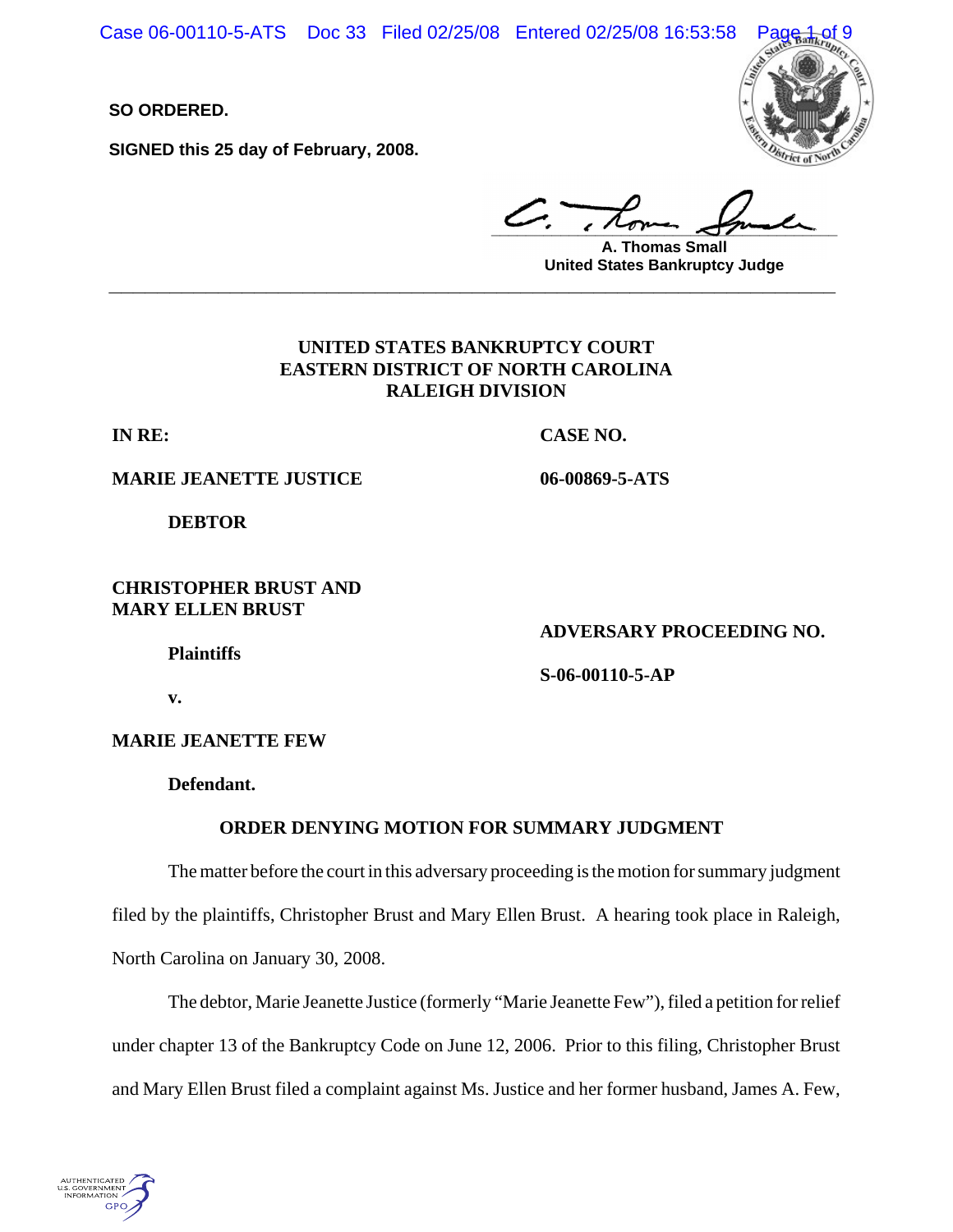in Wake County Superior Court. In the civil action, the Brusts seek extensive damages for an alleged breach of contract, fraud, and unfair and deceptive trade practices. After Ms. Justice's bankruptcy filing, the Brusts filed an adversary proceeding to determine the dischargeability of the debt alleged in the civil action and to recover damages based on the claims raised in that action. In the present motion, the plaintiffs seek summary judgment on the issues of liability, dischargeability, and damages. For the reasons that follow, the motion will be denied.

### Factual Background

 In 2001, Mr. Few and Ms. Justice, who were married at the time, placed property that they owned on Thornewood Drive in Cary, North Carolina for sale on the real estate market. After two failed contracts for the sale of the property, the couple received a letter from the Brusts, proposing a lease with a purchase option. On December 18, 2002, the Brusts entered into a lease agreement with Mr. Few to rent the property for a term of one year, with the option to purchase the property "as is" at any time during the initial term. Pursuant to the agreement, the Brusts paid a nonrefundable fee of \$6,000 for the option, and were to pay \$1,500 per month in rent, with \$500 of each payment to be applied to the purchase price. The purchase price under the agreement was \$250,000, less a "discount" of \$10,000, for a net price of \$240,000.

Prior to signing the lease agreement, the Brusts did a walk-through of the house with Mr. Few. Ms. Brust noticed a "bump" in the kitchen floor and asked Mr. Few about it. Mr Few showed her an engineer's report from a structural analysis conducted over the course of approximately three visits to the property to investigate the cause of the bump.<sup>1</sup> The report concluded that the floor

<sup>&</sup>lt;sup>1</sup>The report was the third written by the same company, Champion Engineering, Inc. Champion had first been engaged by a previous prospective purchaser of the property. The second and third visits were at the request of Mr. Few. The report shown to the Brusts was the last in the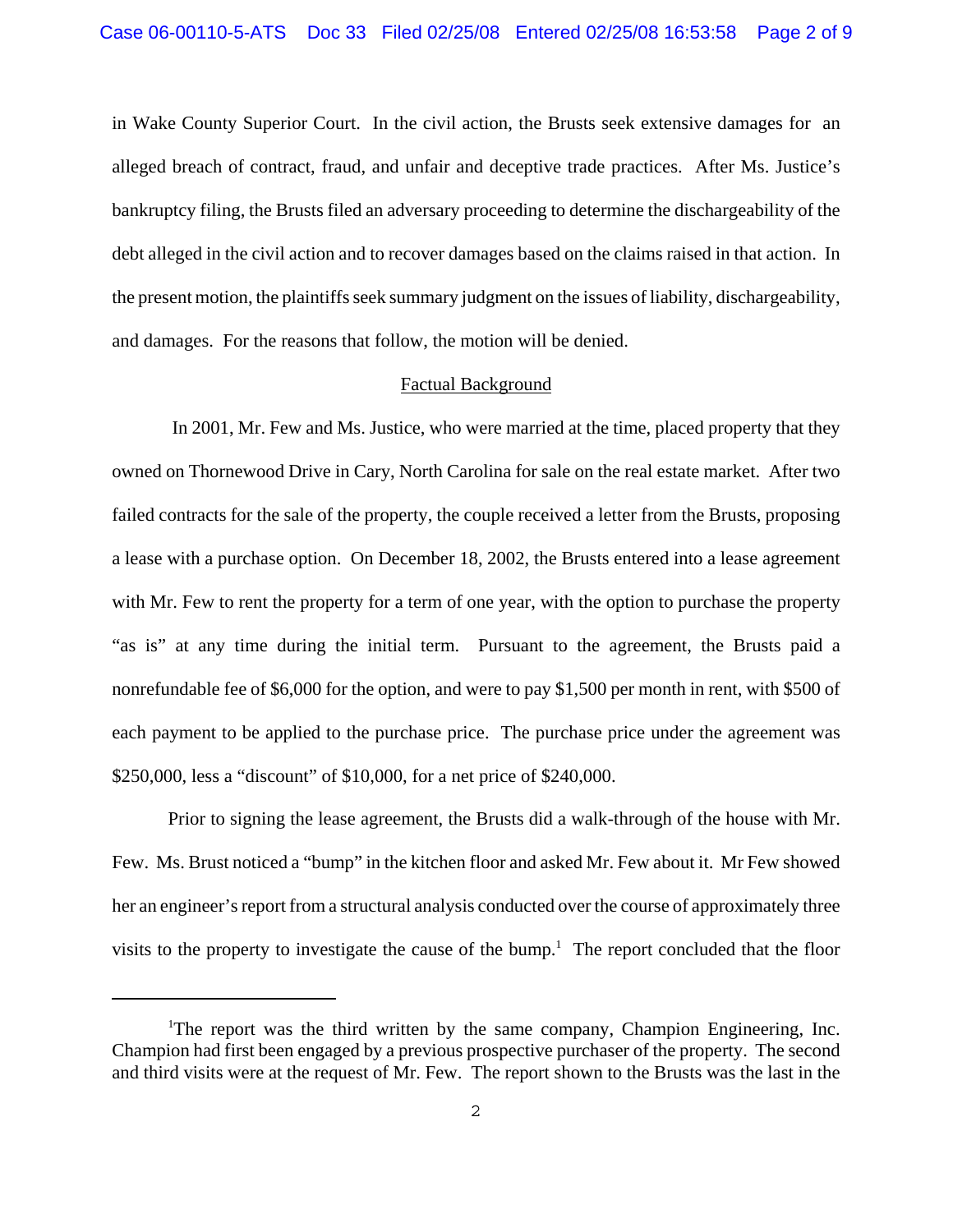framing arrangement was compliant with the state building code, but recommended taking various measures to reduce the unevenness of the floor. Mr. Few also showed the Brusts where the basement ceiling had been removed and replaced in order to inspect the bump in the floor above, as well as repairs made to the basement stairs and other parts of the house. Finally, Mr. Few showed the Brusts a residential property disclosure statement, where he made "no representation" as to the condition of the home's foundation and structural components.

After moving into the home, the Brusts became concerned with the unevenness of the floor and tried to obtain a copy of the engineer's report that they had reviewed on the day they signed the lease, as well as copies of the lease itself and the disclosure statement. After repeatedly requesting the documents from Mr. Few to no avail, the Brusts hired their own structural engineer, who told them the house had a "main beam problem" that would eventually require attention.

The Fews divorced in 2004, and by way of a property settlement, Ms. Justice became the sole owner of the property on Thornewood Drive. In September of 2005, the Brusts wrote a letter to Ms. Justice, informing her of their decision to move back to New England after their daughter finished college in 20 months. The Brusts expressed an interest in continuing the "current arrangement" until that time. In late 2005, however, Ms. Justice informed the Brusts that she planned to either put the house on the market or use it as her primary residence; the Brusts vacated shortly thereafter.

In early 2006, the Brusts brought the civil action against both Mr. Few and Ms. Justice, alleging: (1) breach of contract arising from the failure of the home to conform to Mr. Few's representations; (2) fraud arising from Mr. Few's representations concerning the structural integrity

series, and it recommended structural modifications and referenced recommendations made in a previous report.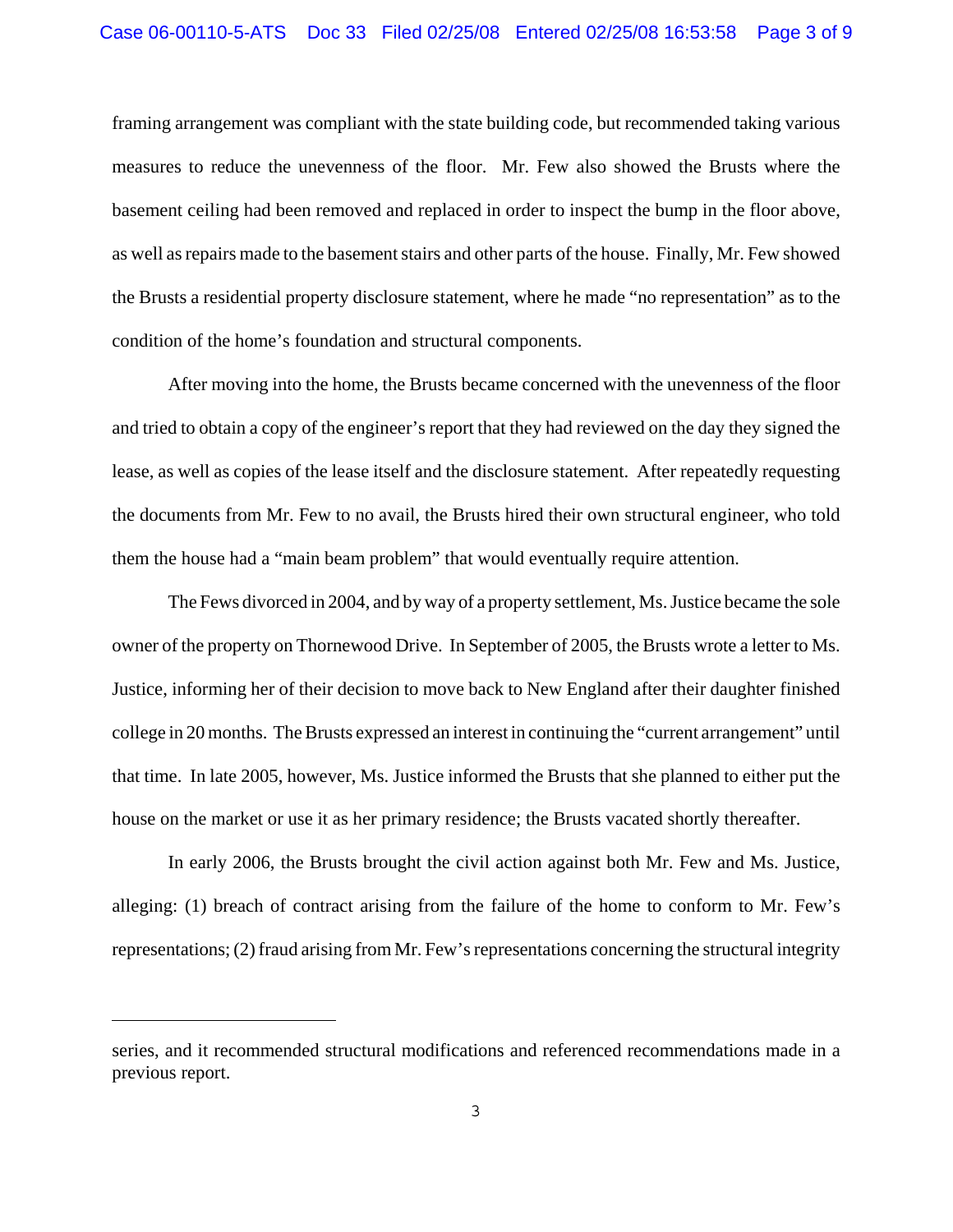of the home; and (3) violations of the North Carolina Unfair and Deceptive Trade Practices Act. The Brusts have since settled with Mr. Few and are now pursuing their claims against Ms. Justice through the adversary proceeding. The Brusts seek summary judgment on their contract and fraud claims, relief from the automatic stay to prosecute the civil action, and a determination that the debt alleged in the civil action is nondischargeable under  $\S$  523(a)(2)(A) of the Bankruptcy Code.

### Summary Judgment Standard

"[S]ummary judgment is proper 'if the pleadings, depositions, answers to interrogatories, and admissions on file, together with the affidavits, if any, show that there is no genuine issue as to any material fact and that the moving party is entitled to a judgment as a matter of law.'" Celotex Corp. v. Catrett, 477 U.S. 317, 322, 106 S. Ct. 2548, 2552 (1986). In making this determination, conflicts are resolved by viewing all facts and inferences to be drawn from the facts in the light most favorable to the non-moving party. United States v. Diebold, Inc., 369 U.S. 654, 655, 82 S. Ct. 993, 994 (1962) (per curiam). Summary judgment is not a "disfavored procedural shortcut," but an important mechanism for filtering out "claims and defenses [that] have no factual basis." Celotex, 477 U.S. at 327, 106 S. Ct. at 2555. "[A] complete failure of proof concerning an essential element of the non-moving party's case necessarily renders all other facts immaterial." Celotex, 477 U.S. at 323, 106 S. Ct. at 2552. Summary judgment should not be granted "unless the moving party has established his right to a judgment with such clarity as to leave no room for controversy." Portis v. Folk Constr. Co., 694 F.2d 520, 522 (8th Cir. 1982) (internal quotations omitted).

#### Discussion

The plaintiffs contend that (1) Mr. Few made false statements concerning the structural integrity of the home in order to induce them to enter into the lease agreement, and (2) in reliance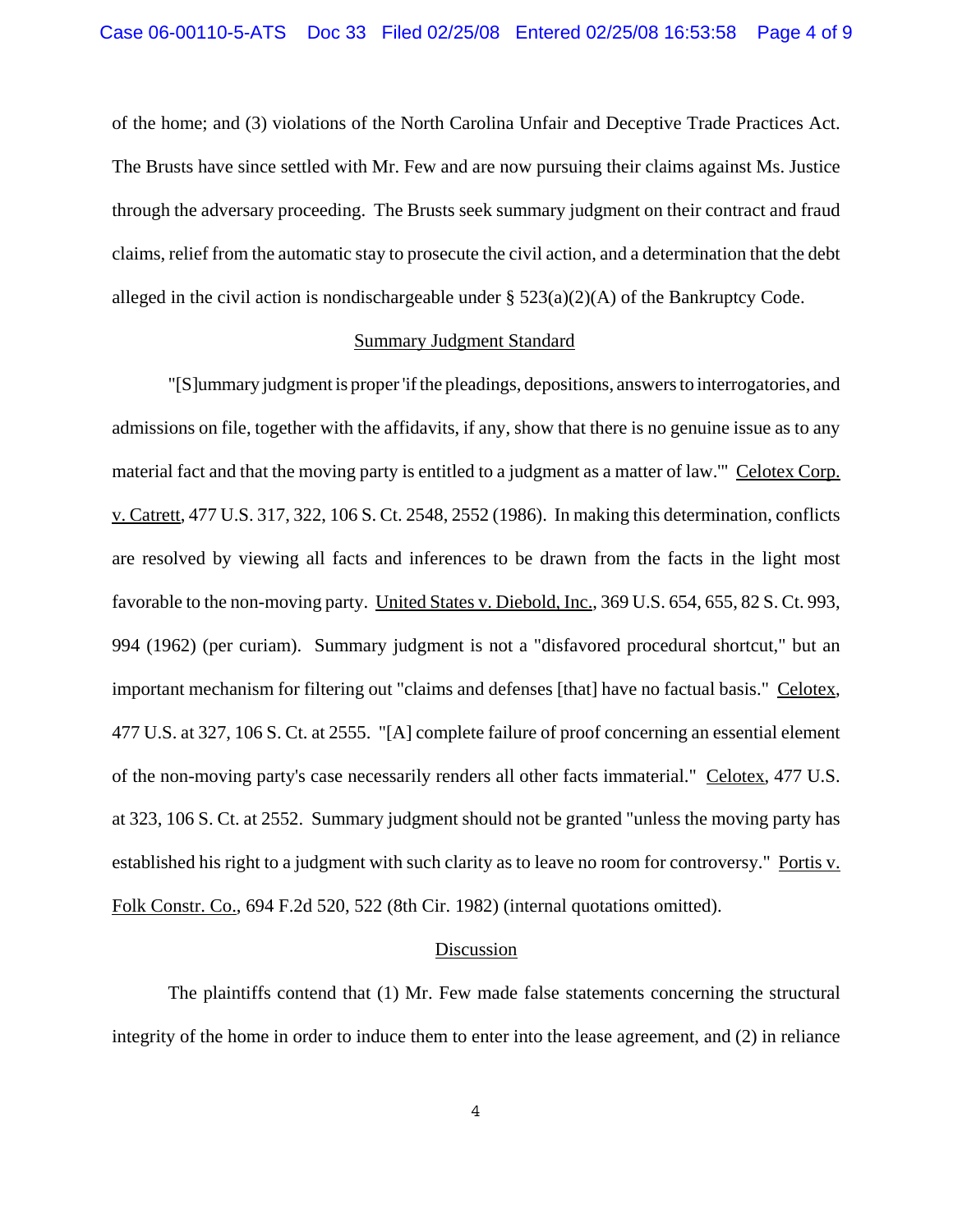on Mr. Few's representations, they entered the contract, paid a fee for the option, paid monthly rent that included an amount towards the purchase price, and paid for repairs and improvements while considering the option to purchase the property. The debtor argues that there is nothing in the record to substantiate the plaintiffs' claims of false representations and that the plaintiffs' reliance on the purported misrepresentations was neither reasonable nor justifiable.

 The primary relief sought by the plaintiffs is a determination that the debt alleged in the civil action is not dischargeable in the defendant's bankruptcy case. Under § 523(a)(2)(A),

[a] discharge under section . . . 1328(b) of this title does not discharge an individual debtor from any debt . . . (2) for money, property, services, or an extension, renewal, or refinancing of credit, to the extent obtained by  $- (A)$  false pretenses, a false representation, or actual fraud, other than a statement respecting the debtor's or an insider's financial condition[.]

11 U.S.C. § 523(a)(2)(A). It is the plaintiffs' position that under § 523(a)(2)(A), the defendant is not entitled to a discharge of the alleged debt if the court finds that it was obtained by fraud, regardless of whether the defendant is personally liable or participated in the fraud. However, the evidence before the court is insufficient to establish that the alleged debt was obtained by fraud, false pretenses, or false representations, and therefore the alleged debt is not excepted from discharge under  $\S$  523(a)(2)(A).

The key consideration is that the plaintiffs agreed to rent and potentially purchase the home "as is." The lease agreement was created from a standard form document, but it includes an additional term that reads: "[r]ental property renting 'as is.' Tenant to pay repairs of any kind." M. Brust Dep., Ex. 1, Residential Rental Contract between James A. Few and Christopher and Mary Ellen Brust, p. 4 (Dec. 18, 2002). Even more obvious is the wording of the option to purchase, which is plainly drafted, typed in large print, signed by all parties, and provides: "[a]t any time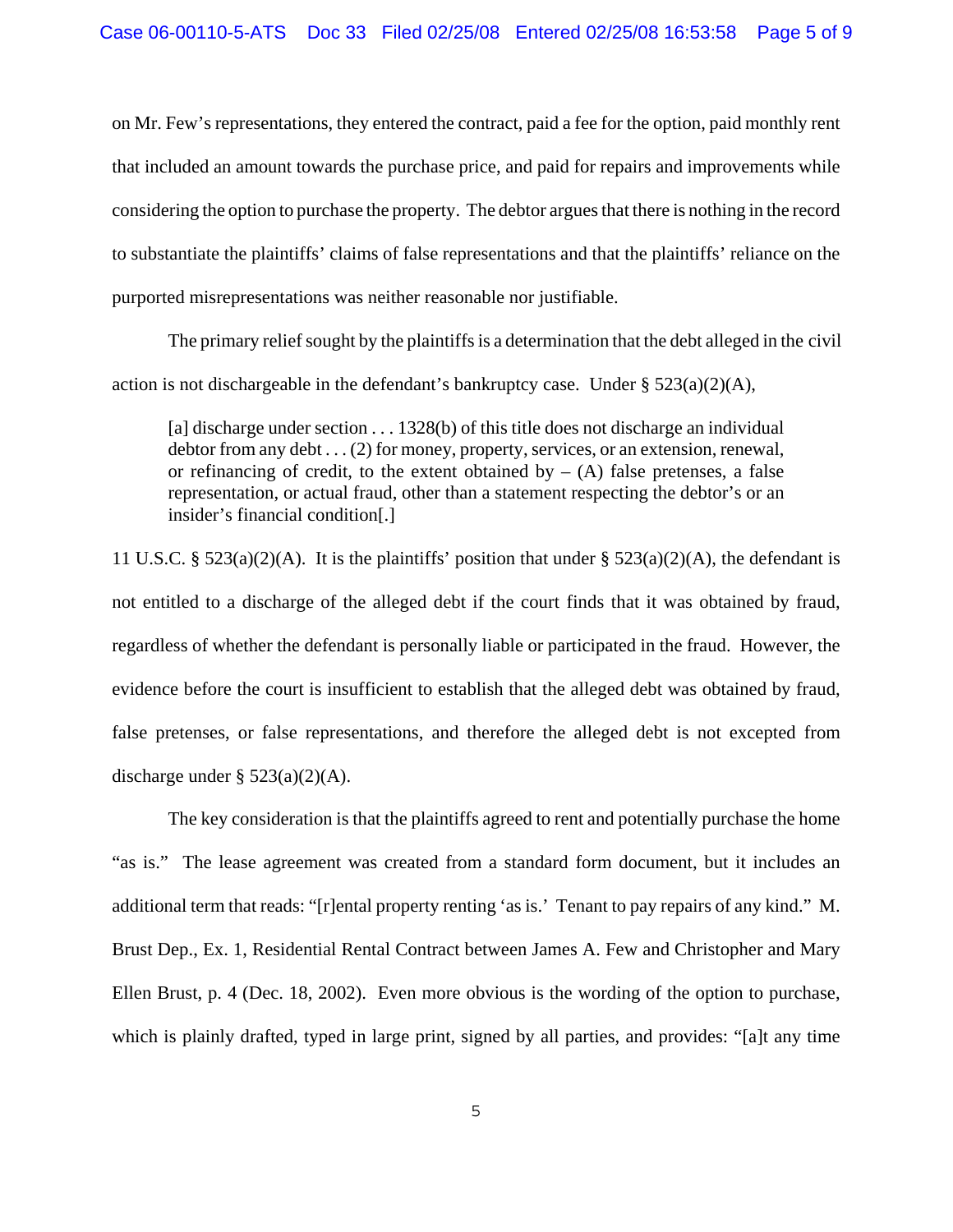during the initial lease term, tenant shall give the landlord notice of intent to purchase. At such time landlord and tenant shall enter into a sales agreement to purchase the house 'As Is.'" Residential Rental Contract, Ex. A, Option to Purchase. That is the last sentence of the document, and the plaintiffs signed directly below. Ms. Brust testified that the plaintiffs have purchased several properties before, including one that they owned and managed as a rental property. M. Brust Dep. at 7-8. The words "as is," used in connection with a product, generally indicate that the seller makes no warranties as to the item's condition. Such words associated with a house, especially to buyers who have purchased and managed property before, should raise a glaring red flag that something may be awry.

Further, when the plaintiffs pointed out the bump in the kitchen floor, Mr. Few directed them to a notebook of information on the property that contained a report by an engineer who had examined the unevenness of the floor. Ms. Brust testified that Mr. Few showed her the report along with the recently replaced ceiling in the basement below the bump, which had been removed to inspect the underside of the floor. M. Brust Dep. at 11:16-25. The presence of a report concerning a structural investigation of a house is itself an indicator that issues may have arisen in the past or may exist currently. Yet the plaintiffs entered the rent-to-own agreement and moved into the house without first engaging their own structural engineer, or even arranging a home inspection.

Along with the engineer's report, Mr. Few showed the plaintiffs a residential property disclosure statement, which he had completed even though not required to do so for a rent-to-own property agreement. While Mr. Few indicated no knowledge of any problems with the majority of the components of the home, he checked the box indicating "no representation" as to the "foundation, slab . . . or other structural components." M. Brust Dep., Ex. 3, Residential Property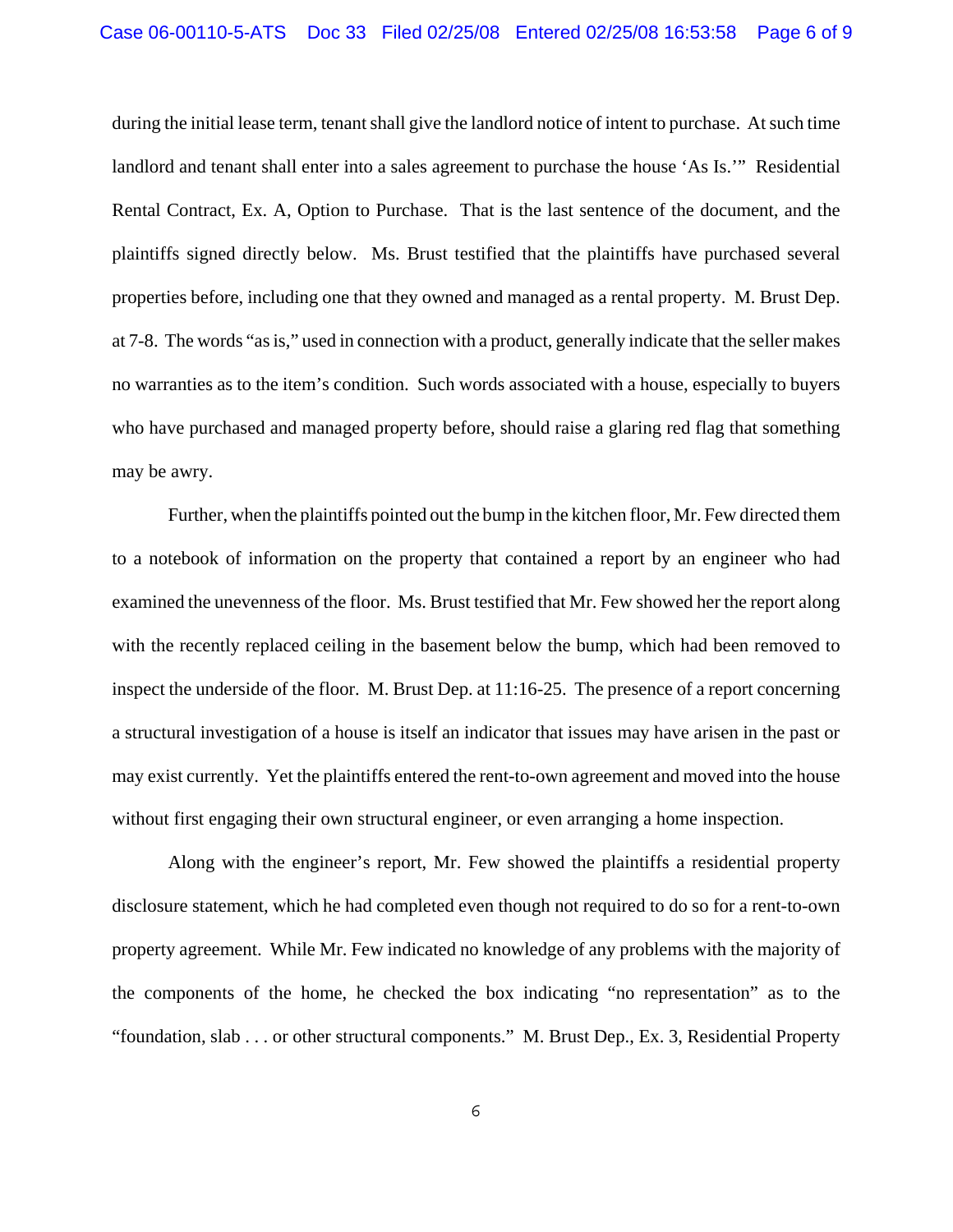Disclosure Statement, p. 2. Ms. Brust testified that Mr. Few showed the plaintiffs this document and discussed it with them. M. Brust Dep. at 11:14-16. The fact that Mr. Few made "no representation" as to the structural components of the house should have been another indication that perhaps more investigation of the bump in the floor might be warranted before committing a significant amount of money toward the purchase of a home.

The plaintiffs also argue that they relied on Mr. Few's statements in entering the lease agreement and were damaged by paying amounts intended to be credited toward the purchase of the home. However, any reliance on Mr. Few's representations was unreasonable and unjustifiable in light of the numerous warning signals contained in the documents that Mr. Few voluntarily shared. The plaintiffs contend, however, that even though the disclosure statement indicated "no representation" as to the structural components of the home, Mr. Few made verbal representations that preclude him from later claiming that the reliance was not justifiable. According to Ms. Brust's testimony, Mr. Few told the plaintiffs that the bump in the floor had been inspected and "everything checked out fine." M. Brust Dep. 11:23-25. But at the same time, Mr. Few discussed the engineer's report with the plaintiffs. The report indicates that the uneven kitchen floor meets building code requirements, but should be repaired/modified:

Upon investigating the first floor framing system of the house [on Thornewood Drive, in Cary, North Carolina] I have found that the floor framing arrangement (2) x 10's @ 12" o.c.; 15'-3 span), meets the NC State Building Code, Volume VII – Residential 1997 Edition, pursuant to Table 502.3.1.a. Apparent excess floor deflection in the kitchen is a result of additional loads passed from the partially finished attic. As a remedy to reduce these deflections and to stiffen the floor supporting the kitchen and adjacent hallway, please refer to the letter issued to Mr. Greg Stoner on April 20, 2002.

After gaining a better view of the framework from the basement where the two walls meet, I now suspect that the condition of this subject wall (wall W1) is simply due to slight unlevelness of the basement concrete slab, which supports the wall (wall

\* \* \*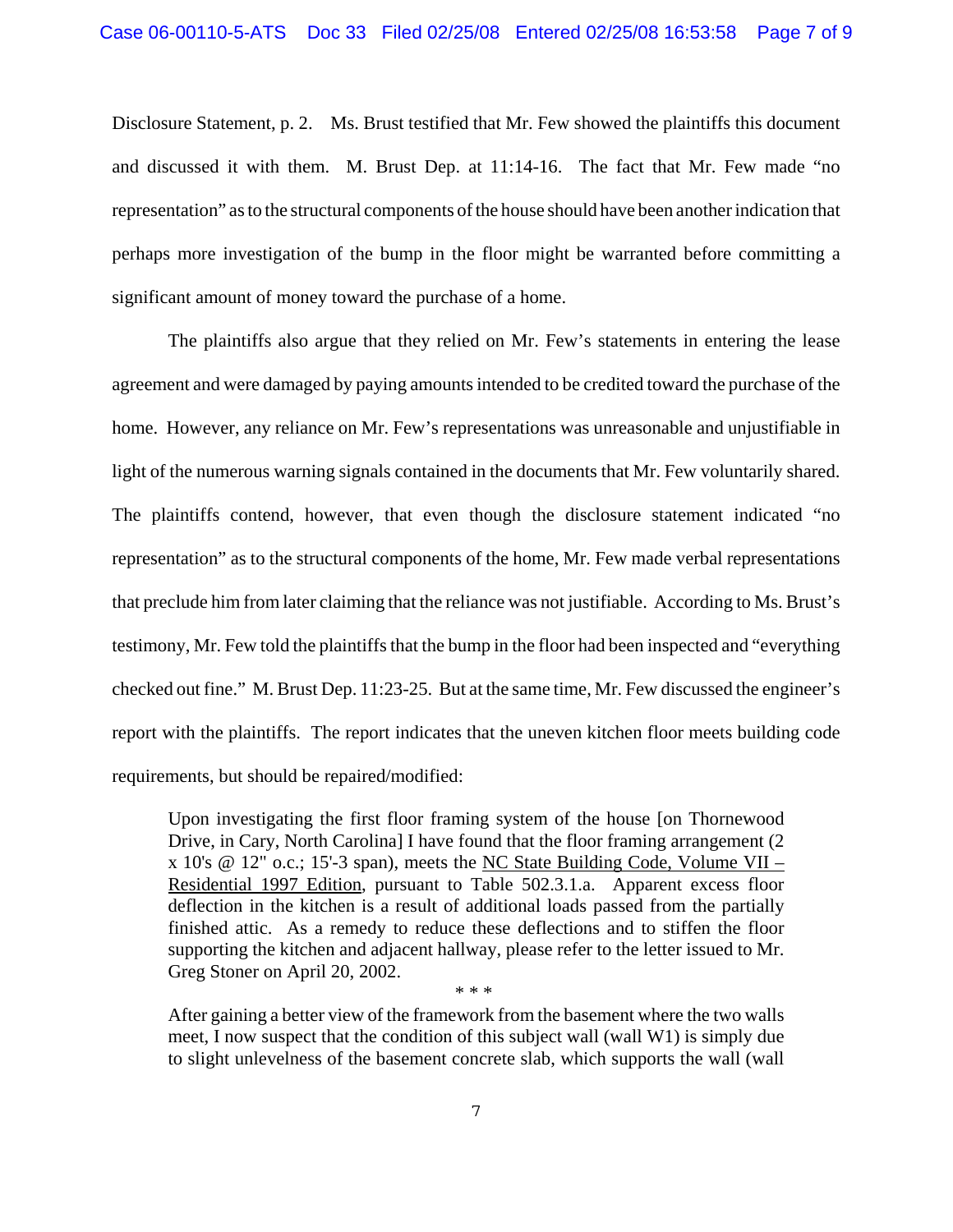W<sub>2</sub>) in the basement adjacent to the lowest staircase. As a reminder, I suggest that each staircase stringer leading to the basement level be given a support to pass its load to the basement floor.

Ex. F, Letter from Stephen T. Champion, P.E., President, Champion Engineering, Inc. to James Few, JF Properties Inc. (August 18, 2002). Not only does the report suggest improvements, it also references a previous report issued on April 20, 2002. This should have sparked questions – including whether that report was prepared for a prospective buyer and, perhaps more importantly, what did it say? Given all the circumstances, any reliance by the plaintiffs on Mr. Few's representations was therefore unreasonable and unjustifiable.<sup>2</sup>

Based on the record as a whole, the court holds that the evidence is insufficient to establish, as a matter of law, that the alleged debt was obtained by fraud, false pretenses, or false representations. The same factual analysis applies to the claims of breach of contract and unfair and deceptive trade practices, and the plaintiffs have likewise failed to establish these claims as a matter of law. The court will therefore deny the plaintiffs' motion for summary judgment.

From the evidence before the court, it would appear that the debtor is entitled to summary judgment. However, the debtor did not move for summary judgment. If the plaintiffs have other evidence (e.g., affidavits or interrogatories) that they would like to submit, they should do so within 20 days of the date of this order. If no compelling evidence is received within 20 days, the court will enter summary judgment in favor of the debtor, Marie Jeanette Justice.

<sup>&</sup>lt;sup>2</sup>The plaintiffs also argue that § 523(a)(2)(A) applies to except the alleged debt from discharge, regardless of whether the defendant is personally liable or participated in any fraud. At the hearing, the defendant conceded an agency relationship, although the court does not necessarily agree. While support exists for the notion that the fraud of one may be imputed to another, there is also authority to the contrary. However, it is not necessary to delve into this issue, based on the court's other holdings in the present matter.